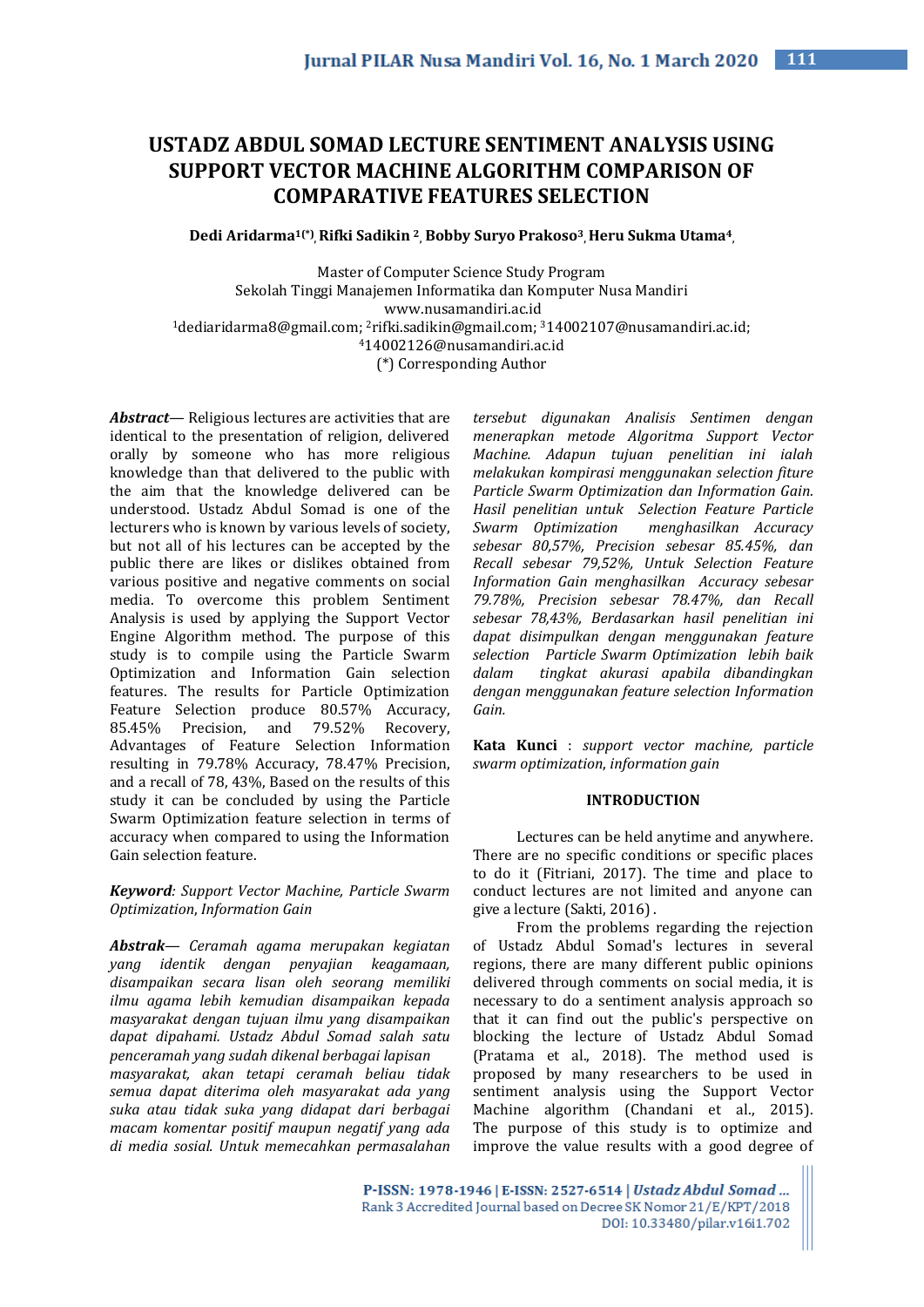accuracy with the addition of Information Gain feature selection (Bimantoro & 'Uyun, 2017) and *Particle Swarm Optimization*(PSO) (Noor, 2018).

Related research is about the use of cosmetics products that are circulating in the market, not all have good quality, and according to consumer needs. From several reviews of consumer opinion that have bought and tried cosmetic products, a sentiment analysis approach is used using the Support Vector Machine (SVM) method and the addition of Particle Swarm Optimization and Genetic Algorithm selection features (Kristiyanti, 2015) so that it can help consumers in making choices for buying cosmetic products..

Sentiment analysis research conducted (Arifin, 2016) through public opinion about tourist destinations. The method used is the SVM algorithm and the use of the SVM algorithm with the addition of two feature selections. So that it can be found the best value comparison between the use of SVM and with the use of SVM in combination with feature selection of Particle Swarm Optimization and Genetic Algorithm.

Culinary connoisseurs in the Tegal area provide various comments through social media. Various opinions about culinary places in Tegal have carried out sentiment analysis by applying the SVM algorithm model with the addition of PSO selection features, to provide appropriate recommendations for culinary connoisseurs by displaying the results of optimal accuracy obtained from using the SVM model using PSO feature selection.(Somantri & Apriliani, 2018).

Research sentiment analysis of data taken about the earthquake in North Sumatra. This research uses a Support Vector Machine algorithm based on PSO feature selection (Indrayuni, 2016). The purpose of this study is to obtain the actual predicted value of the earthquake results by comparing the use of Support Vector Machine with the use of Support Vector Machine using PSO feature selection by calculating the average error that occurs through the amount (RMSE)(Noor, 2018).

## **MATERIALS AND METHODS**

To support this research, it is explained about the framework of thinking about how and where the data in this study was obtained, and explains the flow of the data process so that it can produce the research objectives described in Figure 1 below.



Source: (Aridarma, 2019)

Figure 1: Research Thinking Framework

The data used were obtained as many as 633 data in the form of public comments contained on Twitter and Youtube about the banning of a lecture by Abdul Somad, taken from December 2017 to September 2018. Data retrieval is done by crawling and scrapping data. The data obtained is stored in

|                                                      |  |  | the form of Microsoft Excel format, the data |  |  |  |  |
|------------------------------------------------------|--|--|----------------------------------------------|--|--|--|--|
| obtained will be labeled, as shown in table 1 below. |  |  |                                              |  |  |  |  |
| Toble 1 Data Tout Commonts                           |  |  |                                              |  |  |  |  |

| Table 1. Data Text Comments |                                                                                          |           |  |
|-----------------------------|------------------------------------------------------------------------------------------|-----------|--|
| source                      | comment                                                                                  | Sentiment |  |
| youtube                     | Jadi Ustad Abdul Somad<br>itu gk usa ikut2 politik<br>dssar pembuat ujaran<br>kebenciyan | negative  |  |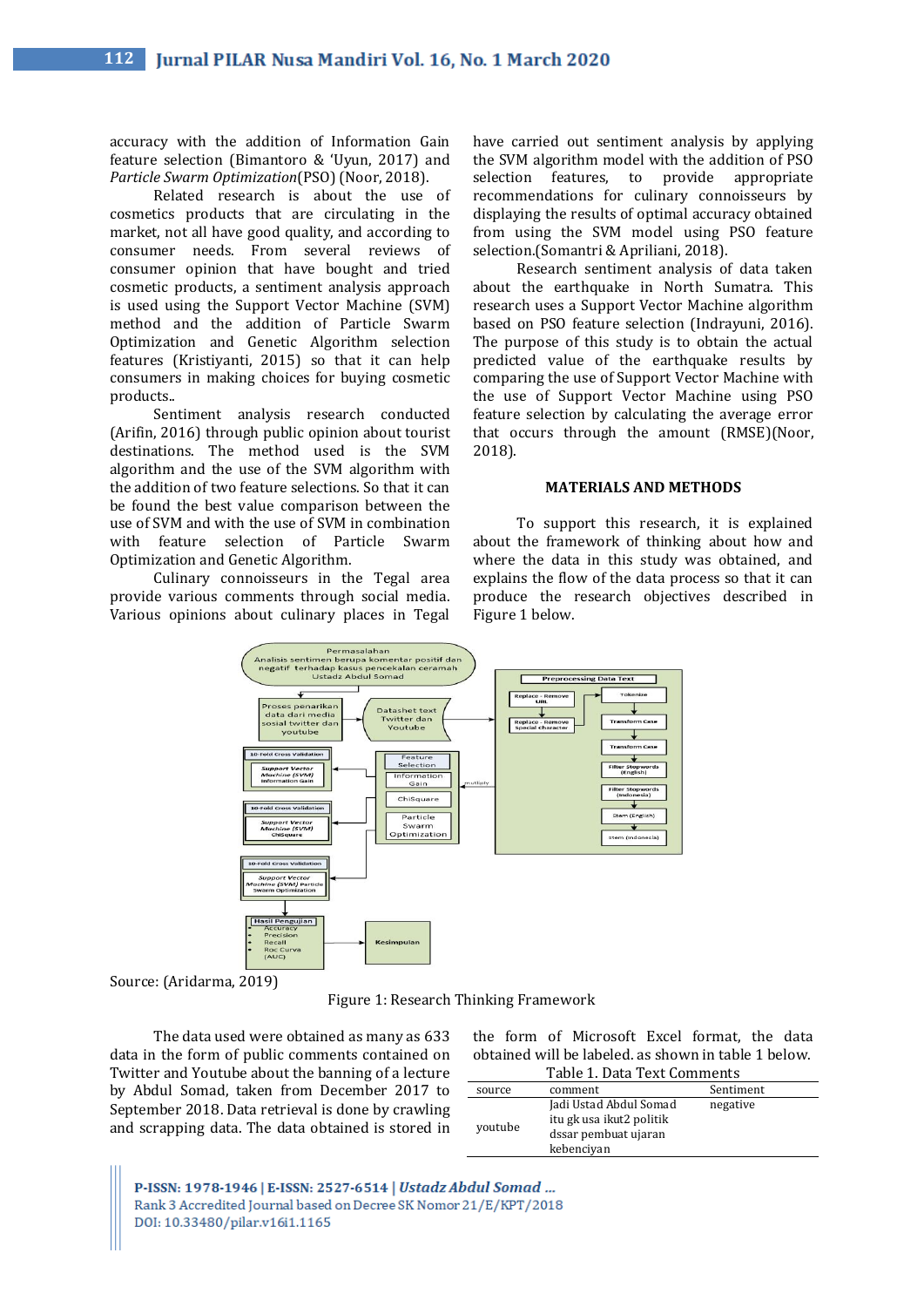| source      | comment                    | Sentiment |
|-------------|----------------------------|-----------|
| youtube     | <b>Ustad Abdul Somadz</b>  | negative  |
|             | penyebar FITNAH!!!!        |           |
|             | sehat selalu buat pak      | positive  |
| youtube     | Ustad Abdul Somad jangan   |           |
|             | berhenti berdakwah pak     |           |
|             | <b>Ustad Abdul Somad</b>   |           |
|             | Sabar.iklasustadsemoga     | positive  |
| youtube     | dalam dakwa.yg             |           |
|             | tulusallah melindungi      |           |
|             | ustad somad                |           |
|             | Mantaappp Ustadz "         | positive  |
| youtube     | berkarakter, cerdas,       |           |
|             | berwibawa. Muslim ga       |           |
|             | boleh lembek               |           |
| twitter     | Modar kowe yg nolak        | negative  |
|             | Ustad Abdul Somad @id      |           |
|             | UAS seorang ulama, wajib   | positive  |
|             | konfirmasi perihal tsb,    |           |
| twitter     | sebaik koordinasi dengan   |           |
|             | panitia & kepolisian, biar |           |
|             | semua clear                |           |
|             | Sabar y pak ustadAllah     | positive  |
|             | slalu bersama org yg baik  |           |
|             | seperti pak ustad          |           |
| twitter     | somadsmg org ini           |           |
|             | menyadari                  |           |
|             | kesalahanya, dan d beri    |           |
|             | hidayah oleh Allah SWT.    |           |
|             | Insya Allah ceramahnya     | positive  |
| twitter     | lbh sejuk dan membawa      |           |
|             | kepada kedamaian           |           |
|             | Pakitu cm segelintir       | positive  |
| twitter     | orngsaya orang hindu       |           |
|             | malu sm pak usdatas        |           |
|             | insiden d bali.            |           |
|             | Bali itu neraka dunia      | negative  |
|             | Cbak lah orang bali yg     |           |
| <b>DST</b>  | mengusir ulama ke aceh     |           |
|             | kalau bukan mati masok     |           |
|             | rumahh sakit y             |           |
| <b>ΓΛ</b> . | $1 - 2 - 2010$             |           |

Source:(Aridarma, 2019)

This study uses the Support Vector Machine algorithm for the classification process. Support Vector Machine is a technique for making predictions, both predictions in the case of regression and classification (Awais et al., 2015).

Theoretically analyzed, use a concept of computational learning and simultaneously produce a good job (F. C. Li, 2009). Training data need to be used to estimate the function of classification problems. The classification function is described as follows

 $f: R^N \rightarrow \{1, -1\}$  where k N is a dimensional pattern. i x and the class label i y, where

|--|--|--|

According to the above equation, the SVM classifier must meet the following formula:

 () + ≥ +1 = +1 ……………………..(2) () + ≤ −1 = −1.....................….........(3) Which is equivalent to

 $y_i[W^T\phi(x_i) + b] \ge 1, i = 1, 2 \dots k \dots \dots \dots \dots \dots (4)$ 

Non-linear function  $\phi$  maps the original space to an as a high-dimensional feature space. The hyperplane will be built by the inequalities that are produced and are defined as follows:

 () + = 0............................................................(5) Two classes will be distinguished by an optimal hyperplane A data comparison process is needed to avoid a larger range of numbers that dominates a smaller range of numbers. This can be useful to avoid difficulties during numerical calculations and help improve accuracy. Each variable can be distinguished linearly in the range [0,1] by the normalized formula process..

 = − − …………………………………… (6)

 $v$ : original value

 $V^{new}$  : scale value.

 $max<sup>v</sup>$ : upper limit of feature values

 $min<sup>v</sup>$  : lower limit of feature values.

In addition to using the Support Vector Machine method, this study adds some features, Swarm Optimization (PSO and Information Gain.

PSO is a method of population search, derived from research for the movement of organisms from groups of birds or fish, such as genetic algorithms (Chandra, 2018), PSO searches using the population (swarm) of individuals (particles) (H. Li et al., 2016) that are updated from iteration to iteration (Fei et al., 2009).

To find the optimal solution, each particle moves in the direction (Ma et al., 2019) of the best previous position (pbest) and the best global position (gbest). The speed and position of the particles can be updated as follows:

 $v_{i,m} = W \cdot v_{i,m} + C_1^* R^* \text{ (pbest}_{i,m} - x_{i,m}) +$  $C_2$  \*  $R^*$  (gbest<sub>i,m</sub> -  $x_{i,m}$ ) $x_{id} = x_{i,m} + v_{i,m}$  ........(7)  $t$ : shows counter iteration

 $v_{ij}$ : particle velocity i on the jth dimension (the value is limited between $[-v_{max}, v_{max}]$ 

 $p_{ii}$ : the position of particle i on j dimensions (limited value)  $[-p_{max}, p_{max}]$ 

 $pbest_{ii}$ : the position of pbest particle i in the jth dimension

 $gbest_{ii}$ : gbest position of the jth dimension

 $w$  : heavy inertia (balancing global exploration and local exploitation)

 $rand_1$  dan rand<sub>2</sub>: random functions in the range [0, 1]

 $\beta$  : constraint factor for controlling the weight speed (value is 1)

 $c_1$  *dan*  $c_2$  : personal and social learning factors (value 2)

Information gain (Pristyanto et al., 2019) is one method of feature selection that is widely used to determine the limits of the importance of an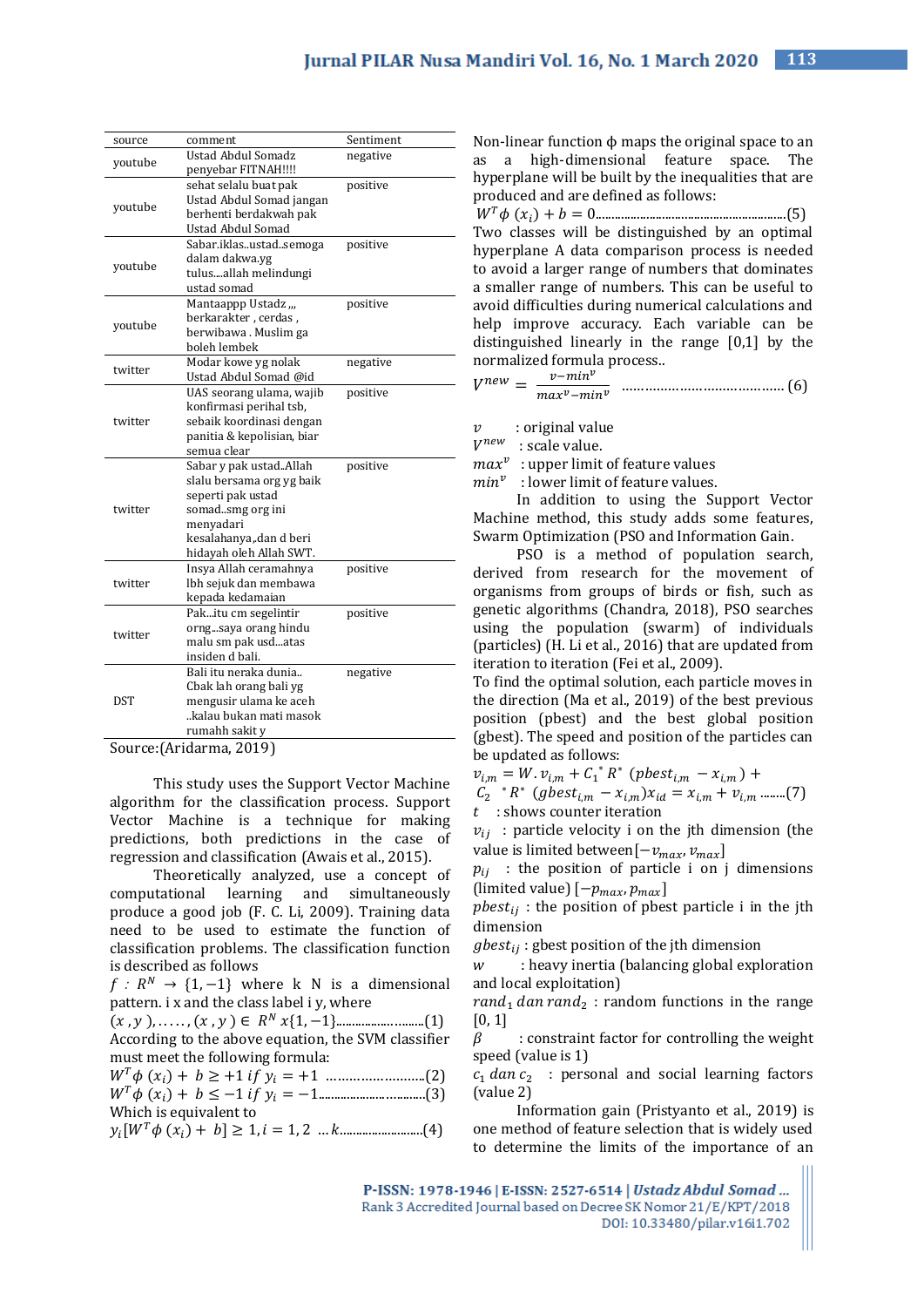attribute (Maulana & Karomi, 2015). The information gain value is obtained from the entropy value before separation reduced by the entropy value after separation. Measurement of this value is only used as an initial step for determining the attributes that will be used or discarded (Bimantoro & 'Uyun, 2017). Attributes that meet the weighting criteria that will be used in the classification process of an algorithm, feature selection with information gain is done in 3 stages, namely (Mwadulo, 2016):

- 1. Calculate the information gain value for each attribute in the original dataset.
- 2. Determine the desired limit (threshold). This will allow attributes with a weight equal to the limit or greater to be retained and remove attributes that are below the limit.
- 3. The dataset is improved by reducing the attributes.

Measurement of this attribute was first spearheaded by Claude Shannon in information theory and written asi (Shaltout et al., 2014) :

() = − ∑ <sup>2</sup> ( ) =1 .............................(8)

The description of the formula is:

 $c$ : the number of values that exist in the target attribute(number of classification classes)

 $p_i$ : total until class

 () = − ∑ | | || () =1 ..........................(9) The description of the formula is:

- A : attribute
- $|D|$  : the sum of all data samples
- $|D_i|$ | : number of samples for value j
- $\upsilon$  : a possible value for attribute A

Furthermore, the information gain value that will be used is calculated using the formula below:  $Gain (A) = |info(D) - info_A(D)|$  $\dots$ (10)

#### **RESULTS AND DISCUSSION**

At this stage the datasheet that has been prepared in the form of an Excel file is imported into the data using the Read Excel operator. After that the data is processed using the Subprocess operator, in the Subprocess operator the Replace-Remove URL operator is used to remove links that are still in the comments and the Operator Replace Remove Special Character is useful for deleting the characters contained in, an explanation of this process is in Figure 2, below this:



Source :(Aridarma, 2019)

Figure 2: Process Read Excel, Subprocess, Replace - Remove URL, Replace Remove Special Character

In determining what attributes will be labeled, the Operator Set Role is used and to change the nominal value into text form, the Nominal to Text Operator is used, In the Process Documents Operator from Data, there are stages of the process such as Tokenize which is useful for separating the text into sections with space and punctuation restrictions, Transform Case is the process of changing the text entered into all lowercase letters, Filter Tokens process to limit the minimum and maximum number of characters, Filter Stopwords process to eliminate text that is incompatible with existing text and has been determined in the list of texts contained in the stopword, and Stemming the process of finding the root word of a word by removing all affixes (Rizqi et al., 2017). After the Documents from the Data, the process is performed on the datasheet, the data will be processed using the Remove Useless Attributes operator which aims to eliminate the unused attributes. This process can be seen in Figure 3.





Figure 3*.* Process Set Role, Nominal to Text, Process Documents from Data, Tokenizer, Transform Case, Filter Tokens, Filter Stop Words, Stemming, Remove Useless Attributes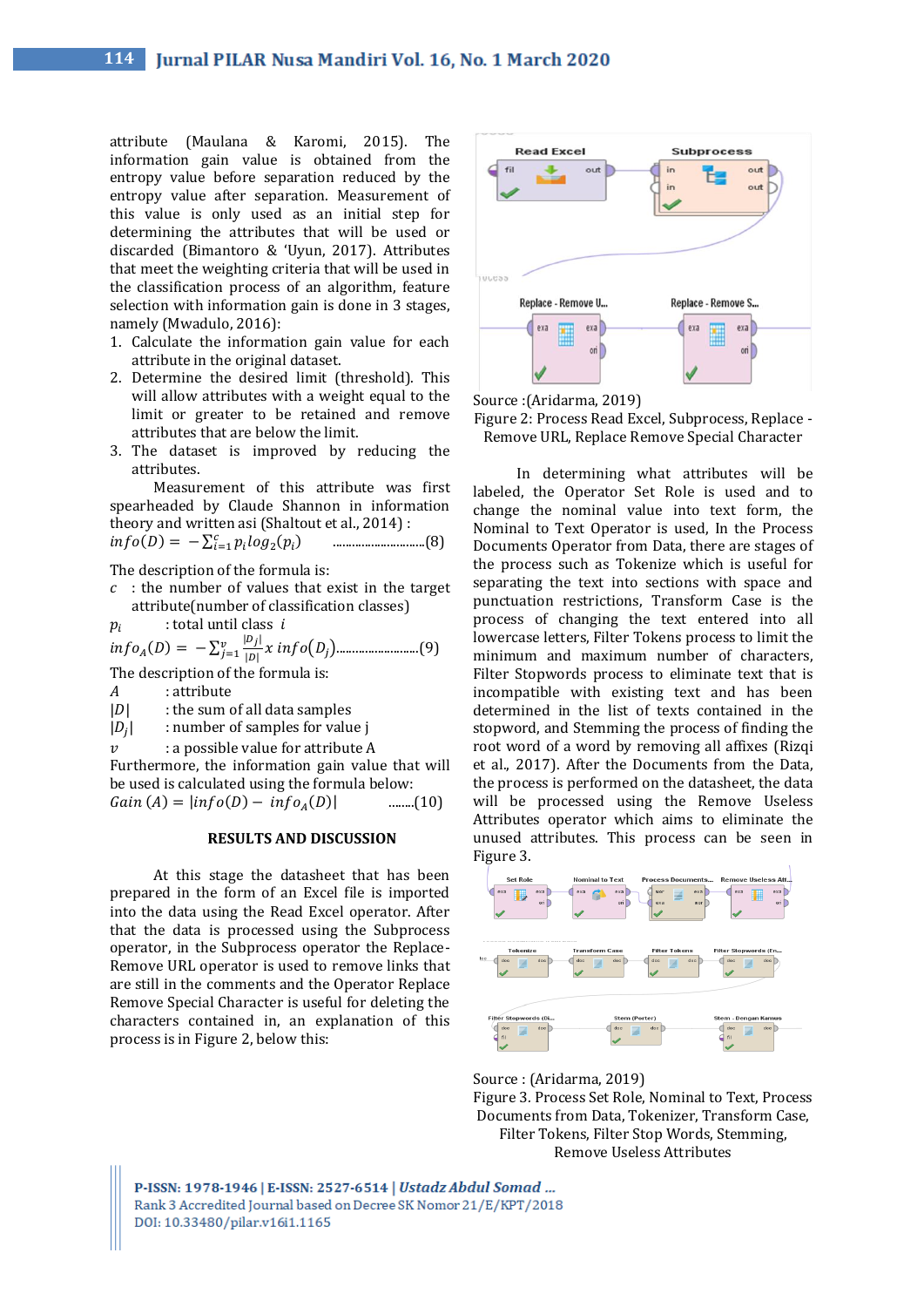The Multiply process is then performed to retrieve objects from the input port and send a copy to the output port, which will be continued to determine the selection of features used. Feature selection uses PSO and InformationGain. Each connected port makes an independent copy. Furthermore, the process of cross-validation with k-10 fold cross-validation can carry out standard testing carried out to predict the error rate, can be seen in Figure 4 below.



Source : (Aridarma, 2019) Figure 4 Feature Selection Process

The next process is validated using the Kfold cross-validation process. K-fold crossvalidation is a technique to estimate the performance of the training model that has been built. This method divides training data and testing data as much ask parts of data. The function of kfold cross-validation is so that there is no overlapping of the testing data (Jiawei et al., 2013). In k-fold cross validation there is a Support Vector Machine algorithm process. The K-fold crossvalidation process can be seen in Figure 5 below.





The results of modeling the Vector Machine support algorithm method by compiling Particle Swarm Optimization, ChiSquare, and Information Gain selection features are shown in table 2 below

| Table 2 Research Results                                                        |          |        |           |  |  |
|---------------------------------------------------------------------------------|----------|--------|-----------|--|--|
| Model                                                                           | Accuracy | Recall | Precision |  |  |
| Support Vector<br>Machine Selection<br>Fiture Particle<br>Swarm<br>Optimization | 80,57%   | 85.45% | 79,52%    |  |  |
| Support Vector<br>Machine Selection<br>Fiture<br><b>Information Gain</b>        | 79.78%   | 78.47% | 78.43%    |  |  |
| $\begin{array}{ccccccccccccccccc}\n0 & 1 & 0 & 1\n\end{array}$<br>ากงก          |          |        |           |  |  |

Sumber: (Aridarma, 2019)

## **CONCLUSION**

Application of the Support Vector Machine algorithm method by compiling selection features on public comments for Ustad Abdul Somad's lecture resulted in a level using Particle Swarm Optimization obtained an Accuracy value of 80.57%, Precision of 85.45%, and Recall of 79.52% and for Selection Feature Information Gain produces Accuracy of 79.78%, Precision of 78.47%, and Recall of 78.43%, It can be concluded using the Particle Swarm Optimization feature selection is better in the level of accuracy when compared to using the Information Gain selection feature.

## **REFERENCE**

- Aridarma, D., Sadikin, R., Prakoso, B. S., & Utama, H. S. (2019). *Independent Research Final Report: Ustadz Abdul Somad Lecture Sentiment Analysis Using Support Vector Machine Algorithm Comparison Of Comparative Features Selection*.
- Arifin, Y. T. (2016). Komparasi Fitur Seleksi Pada Algoritma Support Vector Machine Untuk Analisis Sentimen Review. *Jurnal Informatika*, *3*(2), 191–199.
- Awais, M., Altaf, B., Member, S., & Yoo, J. (2015). *Epileptic Seizure Classification SoC Using a Non-Linear Support Vector Machine*. 1–12.
- Bimantoro, D. A., & 'Uyun, Is. (2017). *PENGARUH PENGGUNAAN INFORMATION GAIN UNTUK*. *2*(1), 42–52.
- Chandani, V., Wahono, R. S., & Purwanto, P. (2015). Komparasi Algoritma Klasifikasi Machine Learning Dan Feature Selection pada Analisis Sentimen Review Film. *Journal of Intelligent Systems*, *1*(1), 56–60. http://www.journal.ilmukomputer.org/index .php?journal=jis&page=article&op=view&pat h%5B%5D=10
- Chandra, H. A. (2018). Particle Swarm Optimization Pada Metode Knn Euclidean Distance